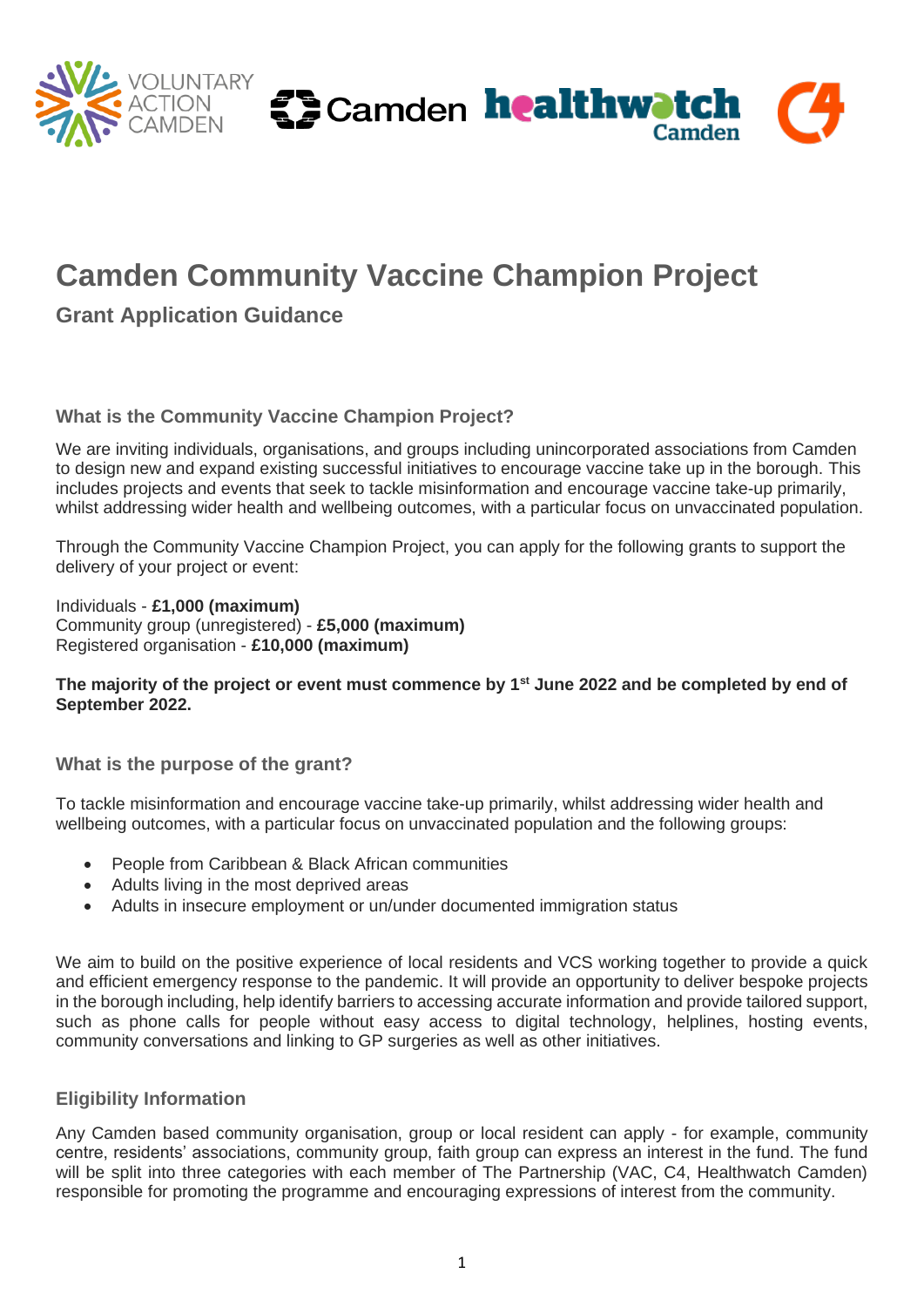

## **Funding Process**

The funding process is designed to be simple and straightforward with an emphasis on providing the right support at certain points in the process. The below diagram shows the route that applicants can expect to take through the process.



- 1. Start with an idea to encourage take-up of the vaccine or address wider topics related to Covid-19 and vaccinations, and key health and wellbeing needs
- 2. At this stage ideas can be fully formed or partially formed, we will be on hand to explore the idea with the applicant and provide relevant data, or any other information that might be helpful
- 3. Fill out a simple expression of interest form by submitting an online [Expression of Interest Form.](https://www.tfaforms.com/4978162)
- 4. The expression of interest is then reviewed by the partners. The panel decide which applications they want to fund, and if the applicant is unsuccessful the first time, they can contact [info@vac.org.uk](mailto:info@vac.org.uk) to talk to the Community Partnership Lead to make necessary changes
- 5. If the application is successful, the Community Partnership Lead will help the applicant to prepare for their project.
- 6. The applicant will then be awarded a grant and can start their project

#### **How to apply for a grant**

Complete and submit the Expression of Interest (EOI) form accompanying this guidance by **17th May 2022**. Please contact [info@vac.org.uk](mailto:info@vac.org.uk) if you have a question about the project or the EOI form.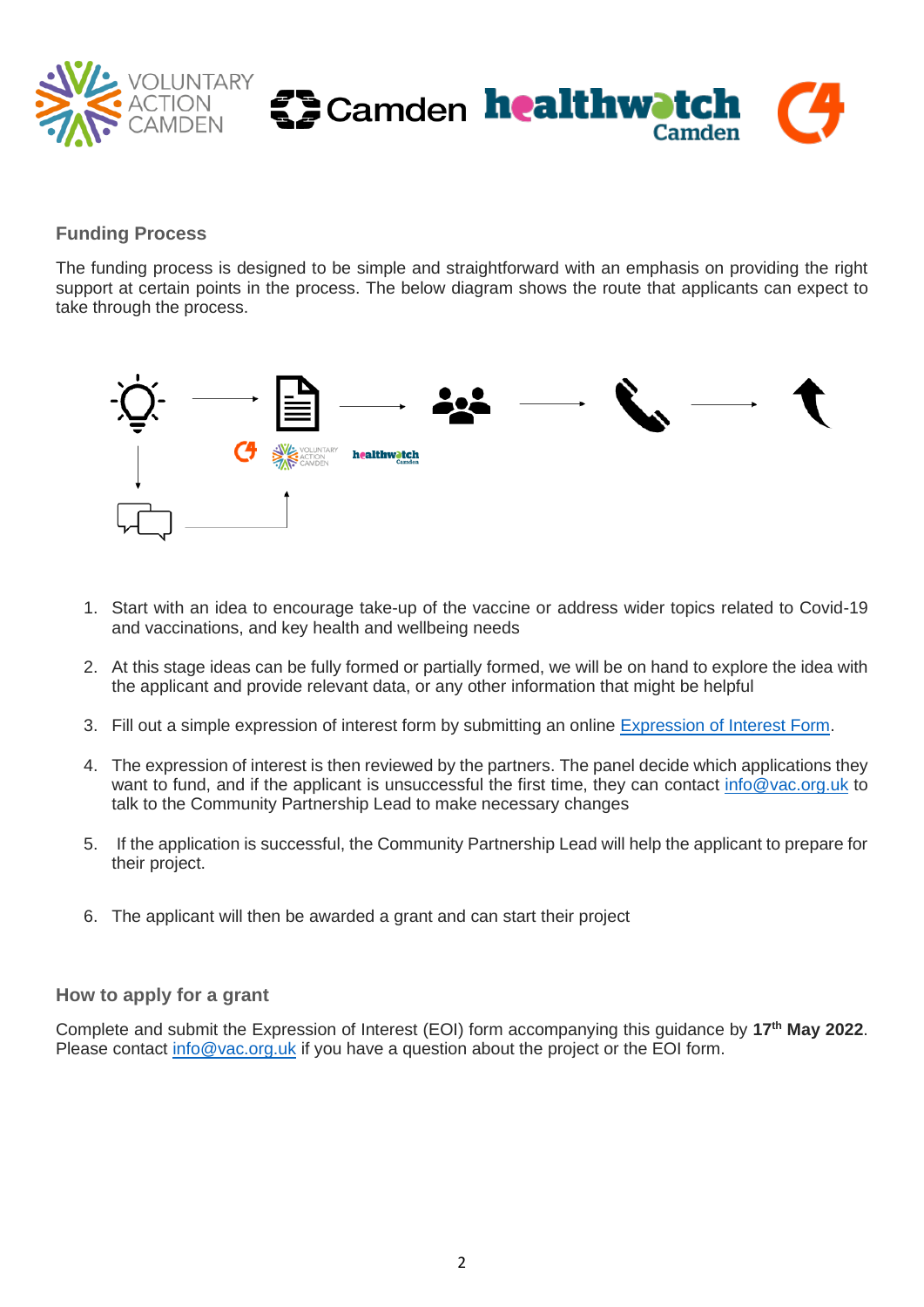



## **Due diligence**

As part of the expression of interest applicants will need to satisfy the due diligence as set out by the grant holder. If you need assistance with the grant process please get in touch at [info@vac.org.uk](mailto:info@vac.org.uk)

For applications from **individuals, and community groups** this includes:

- Signed declaration
- Risk Assessment
- Budget (you can download the budget template here) **Please DO NOT submit a budget using a different template).**
- DBS check (if required) please contact info@vac.org.uk
- A recent bank statement

*Note: Community groups MUST have a business or community bank account. If you do not have a business or community bank account, we can help you with setting one up, or we can hold your grant. Please get in contact to find out more – [info@vac.org.uk.](mailto:info@vac.org.uk)* 

For applications from **organisations** this includes:

- Signed declaration
- A recent bank statement in the name of your organisation
- Public Liability Insurance, Employers Liability Insurance and Professional Indemnity Insurance
- Safeguarding Children and Vulnerable Adults Policy
- Governing Document
- Annual Audited Accounts or
- Accounts signed by Chair or Treasurer
- Budget (you can download the budget template from our website. Please DO NOT submit a budget using a different template).
- Equal Opportunities Policy

**How will the grant be monitored?**

If your application is successful, we will work with you to agree what information you will send us and how often, depending on the type of project, how long it will last and its objectives. We will do our best to make sure monitoring is "light touch" so you can focus on delivery.

**Key dates**

**Applications** open: 27 April 2022 **Deadline** for submission: 17 May 2022

**Decisions** communicated to applicants by grant holder throughout the 'open' period

**Delivery** period: Projects must commence by 1st June 2022 and delivery must be completed by 30th September 2022